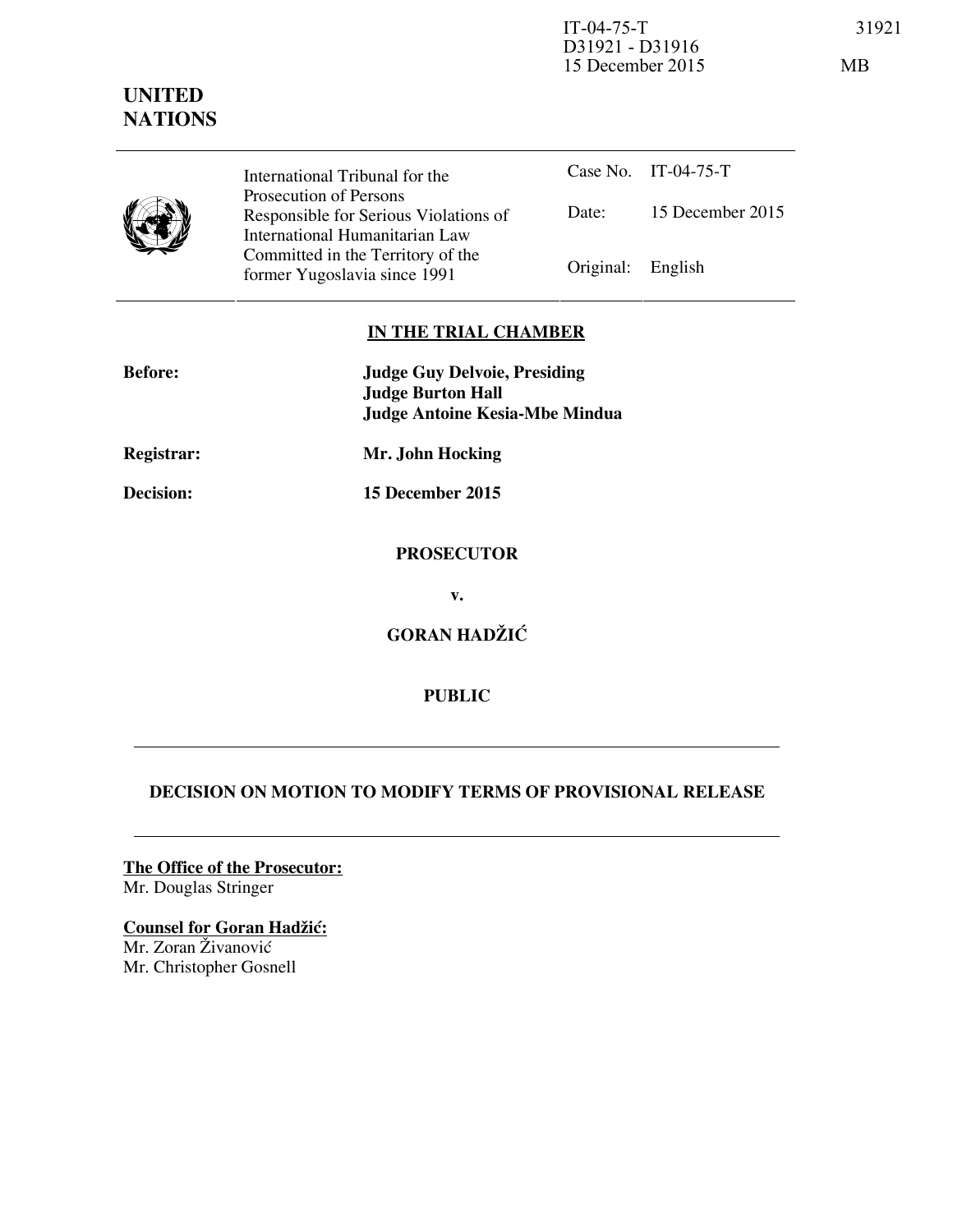**TRIAL CHAMBER II** of the International Tribunal for the Prosecution of Persons Responsible for Serious Violations of International Humanitarian Law Committed in the Territory of the former Yugoslavia since 1991 ("Chamber" and "Tribunal", respectively);

**NOTING** that, on 21 May 2015, the Chamber issued its "Decision on Urgent Motion for Provisional Release Filed on 28 April 2015" ("Decision on Provisional Release"), granting, in part, Hadžić's request for provisional release and ordering, *inter alia*, that during his provisional release:

Hadžić shall have no contact whatsoever or in any way interfere with victims or witnesses or otherwise interfere in any way with the proceedings of the Tribunal or the administration of  $justice:$ <sup>1</sup>

**NOTING** that, on 16 July 2015, the Chamber denied a Defence motion to modify this condition and thus denied Hadžić's request to have social contact with individuals who are listed as his witnesses; $2$ 

**NOTING** that on 26 October 2015, when ordering a stay of the proceedings in this case for an initial period of three months,<sup>3</sup> the Chamber ordered the continuation of Hadžić's provisional release under the same terms and conditions as set out in the Decision on Provisional Release,<sup>4</sup> but stated that "[s]hould the Defence seek amendments to the conditions of Hadžić's provisional release, such as allowing contact with witnesses, the Defence may file a motion requesting that Hadžić be allowed to have contact with certain enumerated witnesses or request any other amendment it deems appropriate";<sup>5</sup>

**BEING SEISED OF** the "Motion to Modify Terms of Provisional Release", filed confidentially by the Defence on 3 November 2015 ("Motion"), in which the Defence requests that the Chamber modify the conditions of provisional release to permit Hadžić to have social interaction with witnesses DGH-016, DGH-045, and DGH-099 (witnesses who have already testified) and witnesses DGH-009, DGH-010, and DGH-011 (witnesses who have not yet testified); $<sup>6</sup>$ </sup>

<sup>&</sup>lt;sup>1</sup> Decision on Provisional Release, para.  $36(5)(f)$ .

<sup>&</sup>lt;sup>2</sup> Decision on Motion to Modify Terms of Provisional Release (confidential), 16 July 2015, ("Decision of 16 July 2015"). The Trial Chamber subsequently denied a request for reconsideration of this decision. Decision on Urgent Request for Reconsideration of Decision on Motion to Modify Terms of Provisional Release (confidential), 24 August 2015.

<sup>&</sup>lt;sup>3</sup> Consolidated Decision on the Continuation of Proceedings, 26 October 2015 ("Decision of 26 October 2015") para. 69(a).

<sup>&</sup>lt;sup>4</sup> Decision of 26 October 2015, para. 69(g). The Chamber notes that it made a modification in relation to the requirement that the Reporting Medical Officer of the United Nations Detention Unit report to the Chamber on the medical condition of Hadžić. Decision of 26 October 2015, para. 69(f).

<sup>5</sup> Decision of 26 October 2015, para. 67.

<sup>&</sup>lt;sup>6</sup> Motion, paras 1, 5.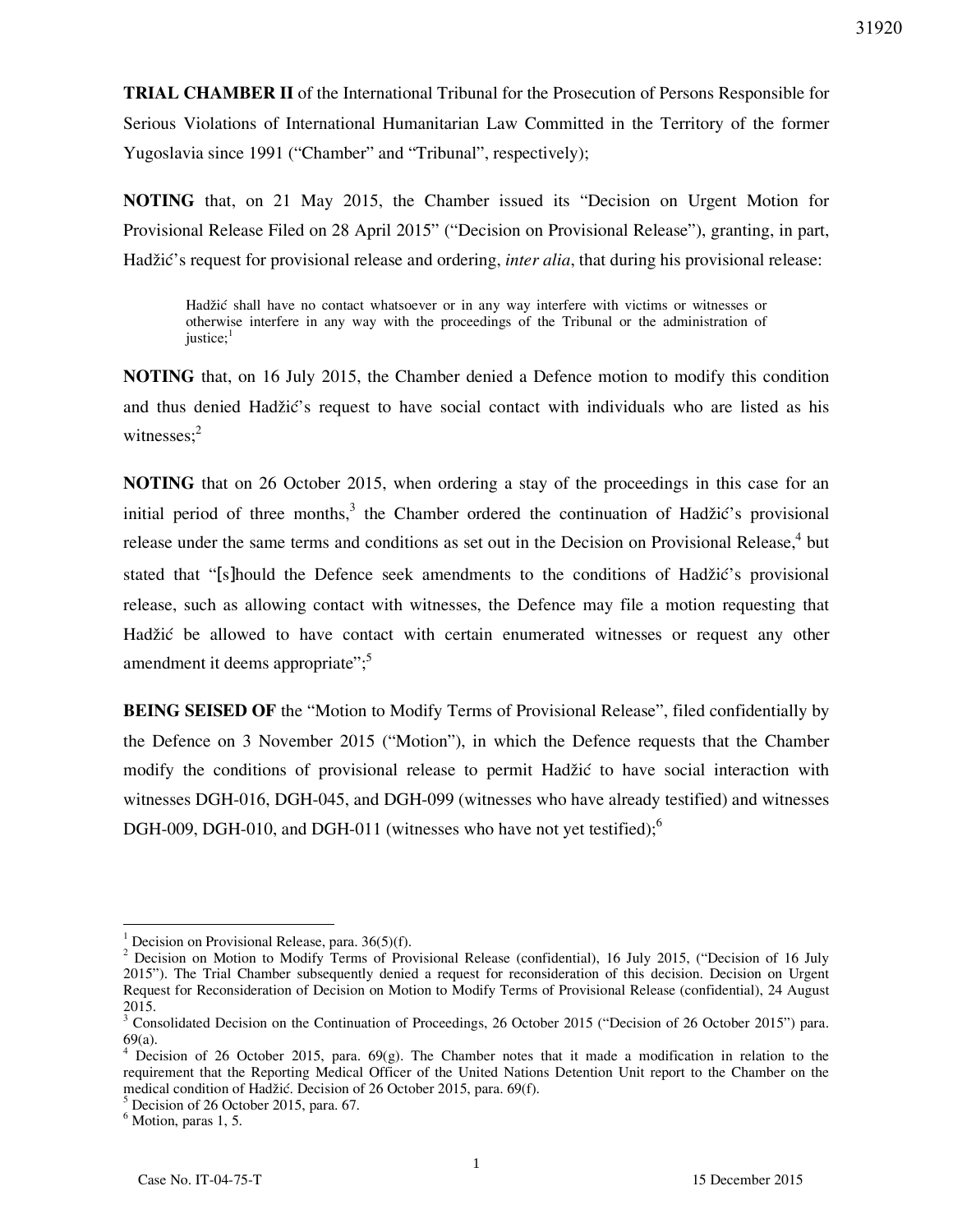**NOTING** the Defence submissions that (a) the Rules do not explicitly prohibit contact between an accused and his witnesses;<sup>7</sup> (b) "[i]n light of Mr. Hadžić's health condition, precluding contact with witnesses—especially those who have already testified—is no longer necessary to prevent interference with the 'administration of justice'";  $\delta$  and (c) "permitting such social contacts is humane and reasonable, given the unlikelihood that proceedings will ever resume"; $\frac{9}{5}$ 

**NOTING** the "Prosecution's Response to Motion to Modify Terms of Provisional Release", filed confidentially on 13 November 2015 ("Response"), in which it opposes the Motion, submitting that because, *inter alia*, Hadžić has been found fit to stand trial,<sup>10</sup> there remains a possibility of proceedings resuming in this case,  $11$  and that as long as such a possibility remains, the condition that Hadžić refrain from "contacting witnesses—both past and prospective—is essential to preserving the integrity of the proceedings and preventing interference with the administration of iustice": $12$ 

**NOTING** the Prosecution's submission that allowing Hadžić to communicate with the witnesses enumerated in the Motion would "unduly create the risk of interference with the administration of justice and diminish the integrity of these proceedings<sup> $13$ </sup> because (a) there has been "highly incriminating" evidence adduced at trial linking Hadžić and DGH-009, DGH-010, DGH-011, as well as DGH-099 to crimes charged in the Indictment;<sup>14</sup> and (b) allowing Hadžić to communicate with DGH-045 would enable Hadžić to "circumvent the restriction on discussing his case with anyone, including the media, by channelling his communications through  $[{\rm DGH-045}]$ <sup>",15</sup>

**NOTING** the Prosecution's submission that "the distinction the Accused seeks to draw between past and prospective witnesses is inapposite", because (a) the restriction on witness contact is included as a condition of provisional release even in cases in which all witnesses have been heard and (b) it is possible that a witness may be recalled;  $16$ 

<sup>7</sup> Motion, para. 3.

<sup>8</sup> Motion, para. 4.

<sup>&</sup>lt;sup>9</sup> Motion, para. 4.

<sup>&</sup>lt;sup>10</sup> The Prosecution also notes that the Chamber denied the Defence motion to terminate the proceedings and that the Prosecution is appealing the Chamber's decision to stay the proceedings for three months. Response, para. 4.

<sup>&</sup>lt;sup>11</sup> Response, paras 2, 4.

<sup>12</sup> Response, para. 2.

 $13$  Response, paras 8, 9.

 $14$  Response, paras 7-8.

<sup>15</sup> Response, para. 9, *internal citations omitted.* 

<sup>16</sup> Response, para. 6.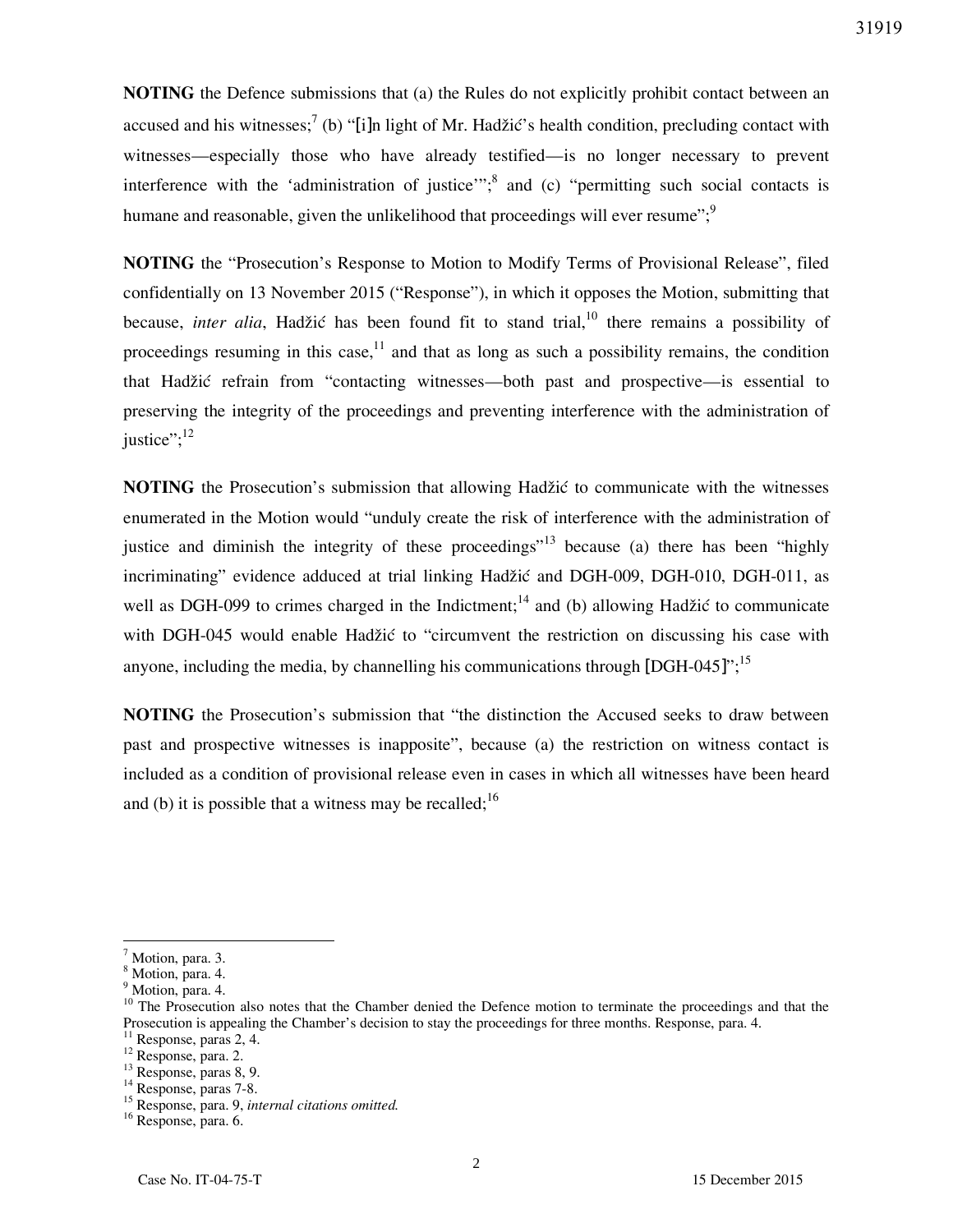**NOTING** the Prosecution's further submission that Hadžić's ill health does not justify him contacting any of his witnesses, and he has failed to show sufficient reasons to justify reconsideration of this condition and to permit him to have contact with Defence witnesses;<sup>17</sup>

**NOTING** the "Reply to Prosecution Response to Motion to Modify Terms of Provisional Release", filed confidently by the Defence on 20 November 2015 ("Reply"), in which the Defence requests leave to reply<sup>18</sup> and that the parties be ordered to file public redacted versions of all filings in relation to the Motion; $^{19}$ 

**NOTING** the Defence submission that the standard for reconsideration of a decision should not be applied in this case because the Chamber "expressly invited the Defence to request modification of the terms of provisional release" in the Decision of 26 October 2015, but that, in any event, the Decision of 26 October 2015 constitutes a new fact justifying the requested relief;<sup>20</sup>

**NOTING** the Defence submission that the Chamber's finding in the Decision of 26 October 2015 that Hadžić is not unfit to stand trial does not suggest that trial proceedings could re-commence as the Chamber also held that "this trial cannot continue in a manner consistent with the full and fair adjudication of this case without detriment to the fundamental principles of respect for the inherent human dignity of an accused and the presumption of innocence"; $^{21}$ 

**NOTING** the Defence submissions that the chance that Hadžić could influence the evidence of the three prospective witnesses is "virtually non-existent" because (a) it is improbable that the proceedings will resume; (b) Hadžić's current health is incompatible with witness coaching; (c) Hadžić has "documented pre-occupations with the future, which do not include the need to coach witnesses to ensure that their testimony conforms to any particular narrative"; $^{22}$  and (d) even if there was strong evidence linking Hadžić and enumerated witnesses to crimes charged in the Indictment, which there is not, this would not establish a particular risk of coaching;  $2^3$ 

**NOTING** the Defence submission that the Prosecution has not shown that Hadžić would use DGH-045 to channel information to the media; $^{24}$ 

<sup>&</sup>lt;sup>17</sup> Response, para. 5.

<sup>18</sup> Reply, para. 1.

 $^{19}$  Reply, para. 16.

 $20$  Reply, paras 3-4.

<sup>21</sup> Reply, para. 14, *quoting* Decision of 26 October 2015, para. 65.

<sup>&</sup>lt;sup>22</sup> Reply, para. 7.

 $23$  Reply, paras 8-9.

 $24$  Reply, paras 10-13.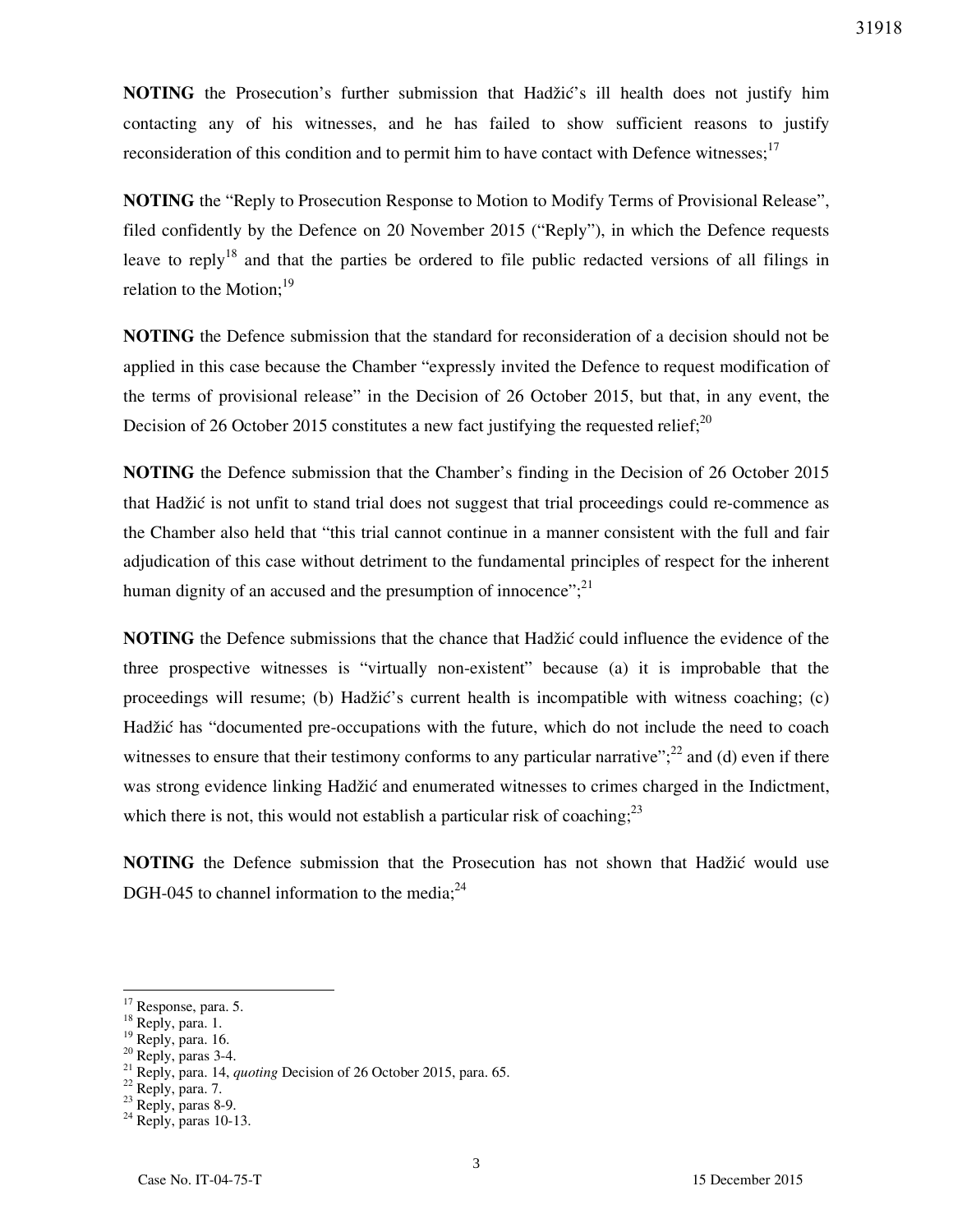**NOTING** the Defence submissions that (a) the recall of Defence witnesses is extremely rare; (b) it waives its right to recall the three witnesses who have previously testified who are the subject of the Motion; (c) Hadžić has not requested a variation of the obligation not to discuss the content of the case with anyone; and, (d) therefore, the risk that testimony in this case could be affected by Hadžić's contact with the witnesses who have already testified is "zero";  $^{25}$ 

**NOTING** that Rule 65(C) of the Tribunal's Rules of Procedure and Evidence ("Rules") provides that a "Trial Chamber may impose such conditions upon the release of the accused as it may determine appropriate";

**CONSIDERING** that even if the Defence "waives its right to recall" the three witnesses who have previously testified,  $26$  the Prosecution may request, or the Chamber may order, the recall of these witnesses and, thus, the Chamber sees no reason to distinguish between past and prospective witnesses;

**CONSIDERING** that there is currently an appeal pending before the Appeals Chamber in which the Prosecution challenges the Trial Chamber's decision to grant a three-month stay of proceedings rather than order that the trial resume,  $27$  and that, as such, there remains the possibility of the proceedings in this case continuing;

**CONSIDERING** that as long as there is a possibility that the proceedings in this case will continue, in order to safeguard the integrity of the proceedings and the administration of justice, Hadžić's current health condition notwithstanding,  $28$  it would not be appropriate for Hadžić to engage in contact with Defence witnesses; $29$ 

**CONSIDERING**, moreover, that the Defence's submission that "permitting such social contacts is humane and reasonable",<sup>30</sup> without further explanation,<sup>31</sup> does not satisfy the Chamber that it is appropriate to allow Hadžić contact with the enumerated Defence witnesses;

 $\overline{a}$  $25$  Reply, paras 5-6.

<sup>&</sup>lt;sup>26</sup> Reply, para. 5.

<sup>27</sup> *Prosecutor v. Hadžić*, Case No. IT-04-75-AR73.1, Prosecution's Urgent Interlocutory Appeal from Consolidated Decision on the Continuation of Proceedings, 1 December 2015. *See also* Decision on Prosecution Request for Certification to Appeal Consolidated Decision on the Continuation of Proceedings, 24 November 2015.

<sup>28</sup> *Contra* Motion, para. 4; Reply, para. 7.

<sup>29</sup> *See* Decision of 16 July 2015, para. 9.

<sup>&</sup>lt;sup>30</sup> Motion, para. 4.

<sup>&</sup>lt;sup>31</sup> The Chamber notes that the Defence relies only on the "unlikelihood that proceedings will ever resume" to support this submission. Motion, para. 4.